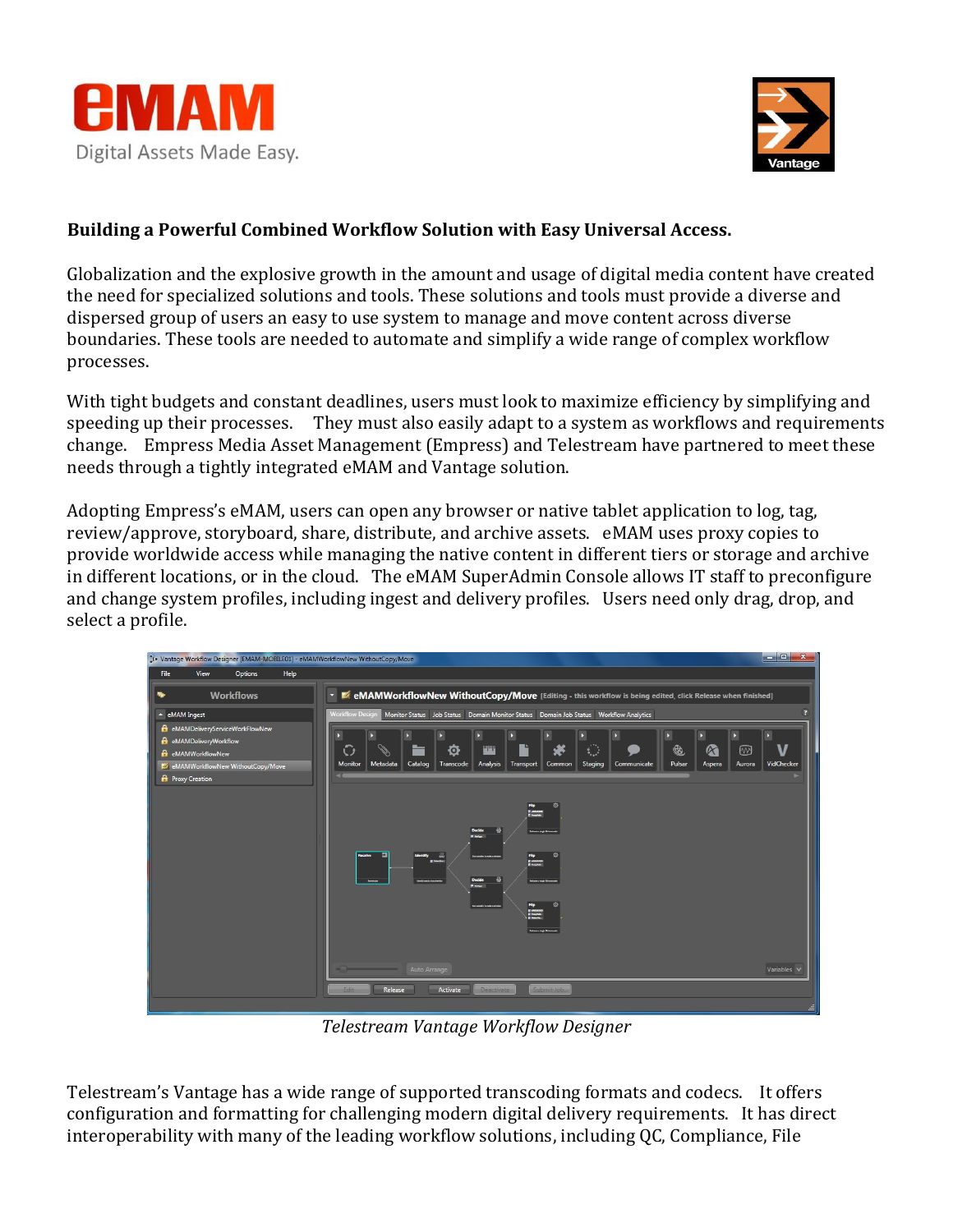Acceleration, Avid AAF, and more. The Vantage features are all tied together with a graphical workflow design tool that allows users to define and automate complex, multistep processes.



*Placing Desired Assets into the Delivery Widget*



*Selecting Delivery Profile from the eMAM Interface*

With an API level integration, users of the combined solutions need only drag and drop any asset stored in any location to the delivery cue, and then choose the appropriate preconfigured Vantage workflow to start any process. eMAM Feeder is an application that can work from any Windows, Mac, or Linux desktop to ingest and tag assets. eMAM Feeder users can choose any predefined Vantage ingest workflow to automatically trigger the automated workflow with the chosen assets.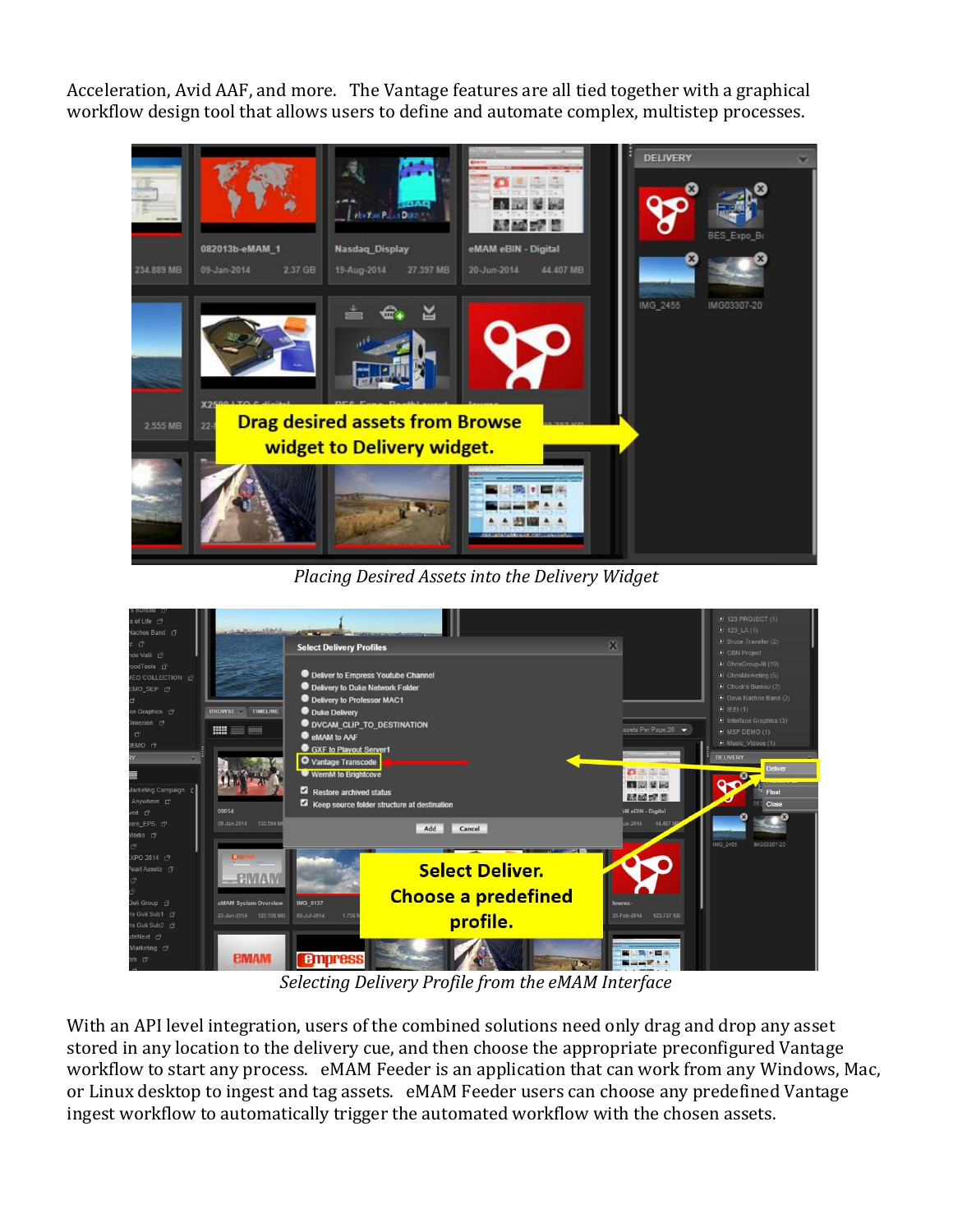| $\Box$ o $\boxtimes$<br><b>E</b> Metadata                                                                                                                                         |                       |                  |                                                                                                                                                                                 |                          |
|-----------------------------------------------------------------------------------------------------------------------------------------------------------------------------------|-----------------------|------------------|---------------------------------------------------------------------------------------------------------------------------------------------------------------------------------|--------------------------|
| <b>Description:</b>                                                                                                                                                               |                       |                  |                                                                                                                                                                                 |                          |
|                                                                                                                                                                                   |                       |                  |                                                                                                                                                                                 | $\frac{1}{\sqrt{2}}$     |
| Projects:                                                                                                                                                                         |                       |                  | <b>Categories:</b>                                                                                                                                                              |                          |
| Anoop's Playhouse<br>Gigit Goes Hollywood                                                                                                                                         |                       |                  | $\boxdot$ $\Box$ D:<br>$\Box$ Sample assets<br>$\Box$ Videos<br>□ F eMAM TV Network<br>- □ Anoop's Playhouse<br>Chuck's Undercover<br>Gigit goes Hollywood!<br>□ F emam-vantage |                          |
| <b>Custom Metadata</b><br>Tags:                                                                                                                                                   |                       |                  |                                                                                                                                                                                 |                          |
| $\Box$ Show                                                                                                                                                                       |                       | $\blacktriangle$ | Air Date<br>01/01/2014                                                                                                                                                          |                          |
| $\Box$ Type                                                                                                                                                                       | <b>Vantage Ingest</b> |                  |                                                                                                                                                                                 |                          |
|                                                                                                                                                                                   | selected from Ingest  |                  | Episode #                                                                                                                                                                       |                          |
|                                                                                                                                                                                   | Profile pull down     |                  |                                                                                                                                                                                 | $\overline{\phantom{0}}$ |
|                                                                                                                                                                                   | menu                  |                  | Series Name                                                                                                                                                                     |                          |
| $\vert \cdot \vert$                                                                                                                                                               |                       | $\vert \vert$    | Anoop's Playhouse                                                                                                                                                               | $\overline{\phantom{0}}$ |
| Add Tag                                                                                                                                                                           |                       |                  |                                                                                                                                                                                 |                          |
| Transcoder                                                                                                                                                                        |                       |                  |                                                                                                                                                                                 |                          |
| Ingest Profile VantageIngest<br><b>V</b> Processs from source location<br>Transcoder eMAM Transcode Manager<br>$\vert$<br>$\vert$<br>File Action Copy from source to eMAM Storage |                       |                  |                                                                                                                                                                                 |                          |
| anoop@empressmam.com<br>Author<br>OK<br>Clear<br>Cancel                                                                                                                           |                       |                  |                                                                                                                                                                                 |                          |

eMAM Feeder Ingest